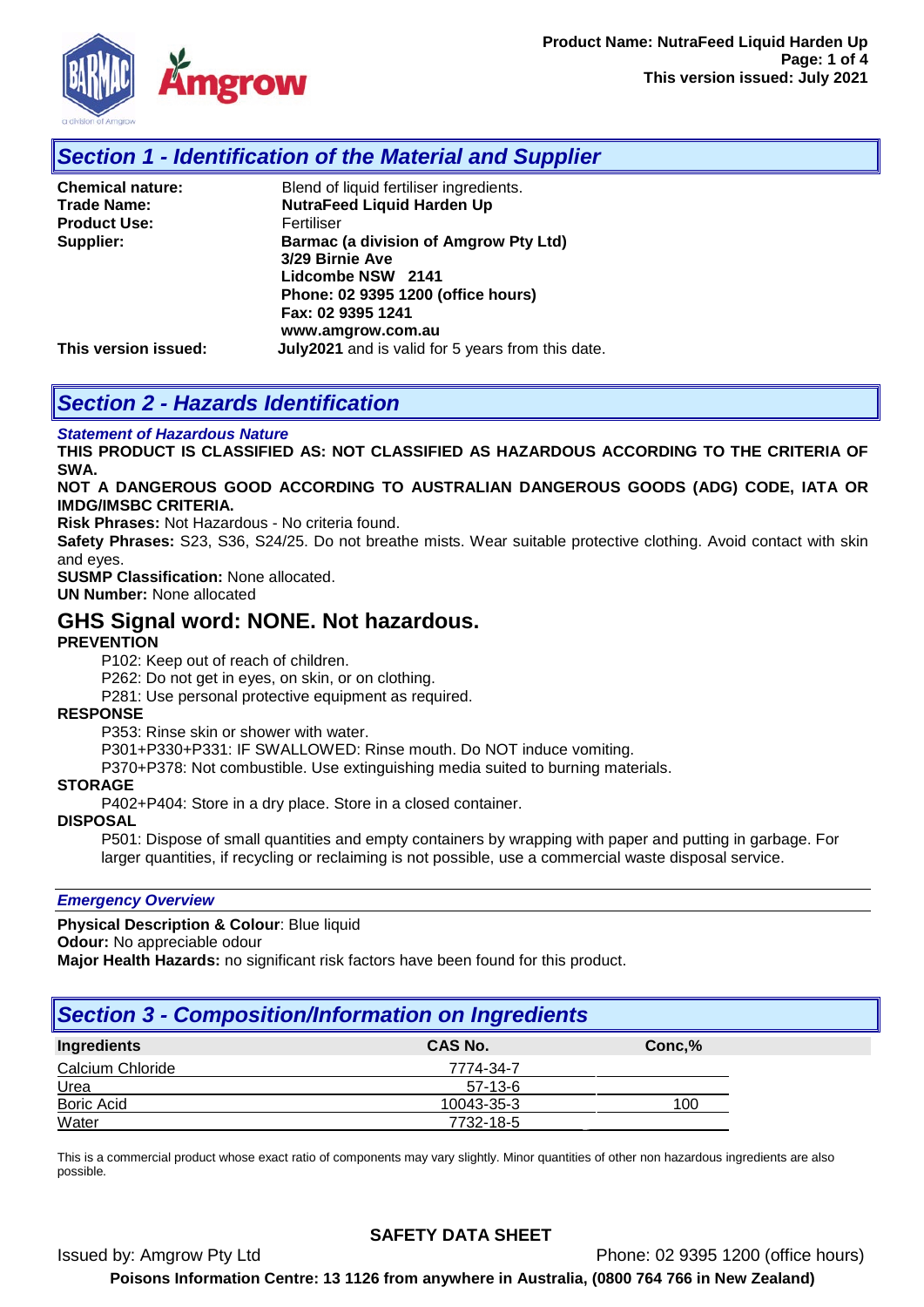

## *Section 4 - First Aid Measures*

**General Information:** You should call The Poisons Information Centre if you feel that you may have been poisoned, burned or irritated by this product. The number is 13 1126 from anywhere in Australia (0800 764 766 in New Zealand) and is available at all times. Have this SDS with you when you call.

**Inhalation:** If mists have been inhaled, and irritation has developed, remove to fresh air and observe until recovered. If irritation becomes painful or persists for more than about 30 minutes, seek medical advice

**Skin Contact:** Wash affected areas with water until chemical is removed. Remove all contaminated clothing and launder before re-use. If in doubt obtain medical advice.

**Eye Contact:** Immediately irrigate with copious amounts of lukewarm, gently flowing water for 15 – 20 minutes or until the product is removed or irritation has ceased, while holding the eyelid(s) open. Obtain medical advice if irritation becomes painful or lasts more than a few minutes.

**Ingestion:** Give a glass of water if affected person able to drink. Do not induce vomiting unless instructed to do so by medical advice.

**Notes to Doctor:** Treat symptomatically.

## *Section 5 - Fire Fighting Measures*

**Fire and Explosion Hazards**: There is no risk of an explosion from this product under normal circumstances if it is involved in a fire.

**Fire decomposition products** from this product are likely to be irritating if inhaled.

**Extinguishing Media:** Not combustible. Use extinguishing media suited to burning materials.

**Fire Fighting:** If a significant quantity of this product is involved in a fire, call the fire brigade.<br>**Flash point:** Does not burn.

**Does not burn.**<br>Does not burn. **Upper Flammability Limit:** Does not burn.<br> **Lower Flammability Limit:** Does not burn. **Lower Flammability Limit:**<br>Auto ignition temperature: Not applicable - does not burn. **Flammability Class:** Does not burn.

## *Section 6 - Accidental Release Measures*

*Spillage:* Minor spills do not normally need any special cleanup measures. In the event of a major spill, prevent spillage from entering drains or water courses. As a minimum, wear overalls, goggles and gloves. Stop leak if safe to do so, and contain spill. Absorb onto sand, vermiculite or other suitable absorbent material. Sweep up and shovel or collect recoverable product into labelled containers for recycling or salvage. After spills, wash area preventing runoff from entering drains. If a significant quantity of material enters drains, advise emergency services. Full details regarding disposal of used containers, spillage and unused material may be found on the label. If there is any conflict between this SDS and the label, instructions on the label prevail. Dispose of only in accord with all regulations.

## *Section 7 - Handling and Storage*

*Handling:* Before use carefully read the product label. Use of safe work practices are recommended to avoid eye or skin contact and inhalation. Observe good personal hygiene, including washing hands before eating. Prohibit eating, drinking and smoking in contaminated areas.

*Storage:*Store in cool, dry, well ventilated area removed from combustible materials, herbicides, fungicides and foodstuffs. Ensure containers are labelled, protected from physical damage and sealed when not in use. Keep from extreme heat and open flames and make sure that the product does not come into contact with substances listed under "Materials to avoid" in Section 10

# *Section 8 - Exposure Controls and Personal Protection*

The following Australian Standards will provide general advice regarding safety clothing and equipment: Respiratory equipment: **AS/NZS 1715**, Protective Gloves: **AS 2161**, Occupational Protective Clothing: AS/NZS 4501 set 2008, Industrial Eye Protection: **AS1336** and **AS/NZS 1337**, Occupational Protective Footwear: **AS/NZS2210**. **SWA Exposure Limits ) STEL (mg/m<sup>3</sup> )**

Exposure limits have not been established by SWA for any of the significant ingredients in this product. *Personal Protection*

No special equipment is usually needed when occasionally handling small quantities. The following instructions are for bulk handling or where regular exposure in an occupational setting occurs without proper containment systems.

### **SAFETY DATA SHEET**

Issued by: Amgrow Pty Ltd Phone: 02 9395 1200 (office hours) **Poisons Information Centre: 13 1126 from anywhere in Australia, (0800 764 766 in New Zealand)**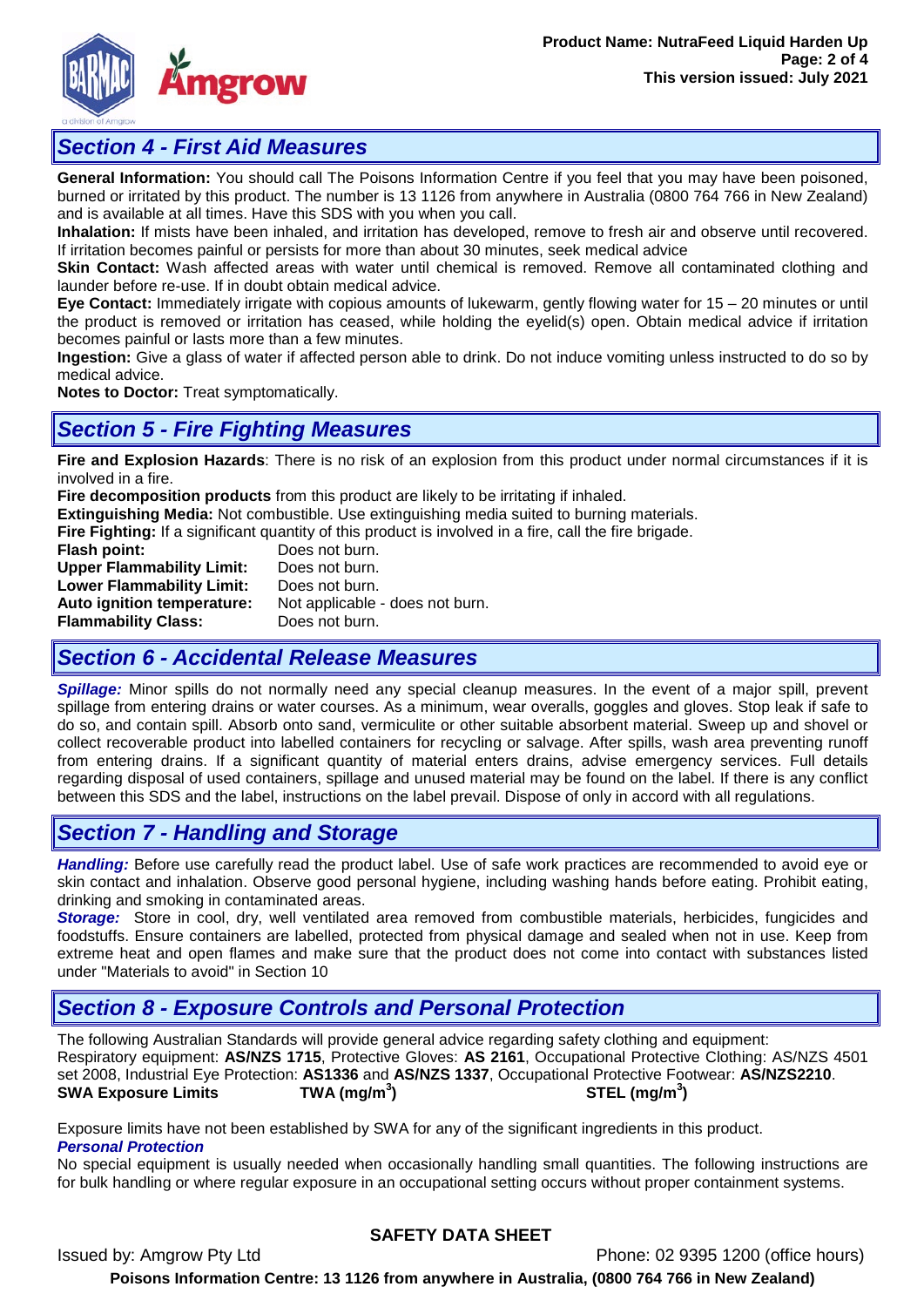

**Ventilation:** No special ventilation requirements are normally necessary for this product. However make sure that the work environment remains clean and that mists are minimised.

**Eye Protection:** Eye protection such as protective glasses or goggles is recommended when this product is being used.

**Skin Protection:** You should avoid contact even with mild skin irritants. Therefore you should wear suitable impervious elbow-length gloves and facial protection when handling this product. See below for suitable material types.

**Protective Material Types:** We suggest that protective clothing be made from the following: cotton, rubber, PVC. **Respirator:** Not normally necessary.

Safety deluge showers should, if practical, be provided near to where this product is being handled commercially.

# *Section 9 - Physical and Chemical Properties:*

| <b>Physical Description &amp; colour:</b><br>Odour:<br><b>Boiling Point:</b><br><b>Freezing Point:</b><br><b>Volatiles:</b><br><b>Vapour Pressure:</b><br><b>Vapour Density:</b><br><b>Specific Gravity:</b> | <b>Blue liquid</b><br>No appreciable odour<br>approx 100°C<br>approx $0^{\circ}$ C<br>No specific data. Expected to be low at 100°C.<br>Negligible at normal ambient temperatures.<br>Not relevant<br>1.33 @ $20^{\circ}$ C |
|--------------------------------------------------------------------------------------------------------------------------------------------------------------------------------------------------------------|-----------------------------------------------------------------------------------------------------------------------------------------------------------------------------------------------------------------------------|
| <b>Water Solubility:</b>                                                                                                                                                                                     | Completely soluble/miscible                                                                                                                                                                                                 |
| pH:                                                                                                                                                                                                          | 2.7                                                                                                                                                                                                                         |
| <b>Volatility:</b>                                                                                                                                                                                           | Negligible at normal ambient temperatures.                                                                                                                                                                                  |
| <b>Evaporation Rate:</b>                                                                                                                                                                                     | Not applicable.                                                                                                                                                                                                             |
| Auto ignition temp:                                                                                                                                                                                          | Not applicable - does not burn.                                                                                                                                                                                             |

## *Section 10 - Stability and Reactivity*

**Reactivity:** This product is unlikely to react or decompose under normal storage conditions. **Conditions to Avoid:** Keep containers tightly closed.

**Incompatibilities:** Avoid oxidising agents

**Fire Decomposition:** May evolve toxic fumes when heated to decomposition

**Polymerisation:** This product will not undergo polymerisation reactions.

# *Section 11 - Toxicological Information*

### **Local Effects:**

**Target Organs:** There is no data to hand indicating any particular target organs.

### *Potential Health Effects*

**Ingestion**: Ingestion of large amounts may cause stomach cramp and nausea

**Eye Contact:** Highly irritating

**Skin:** May cause moderate irritation.

**Inhalation:** If the product is present in high concentrations, it may cause mild irritation to the nose or throat. **Chronic Effects:** Repeated or prolonged contact with dilute solutions may cause skin irritation.

**Toxicity Data:** No LD50 data available for this product.

#### **Carcinogen Status:**

**SWA:** No significant ingredient is classified as carcinogenic by SWA. **NTP:** No significant ingredient is classified as carcinogenic by NTP. **IARC:** No significant ingredient is classified as carcinogenic by IARC.

### *Classification of Hazardous Ingredients*

Ingredient **Risk Phrases** 

No ingredient mentioned in the HSIS Database is present in this product at hazardous concentrations.

# *Section 12 - Ecological Information*

**Environment:** Avoid contamination of waterways.

### **SAFETY DATA SHEET**

Issued by: Amgrow Pty Ltd Phone: 02 9395 1200 (office hours)

**Poisons Information Centre: 13 1126 from anywhere in Australia, (0800 764 766 in New Zealand)**